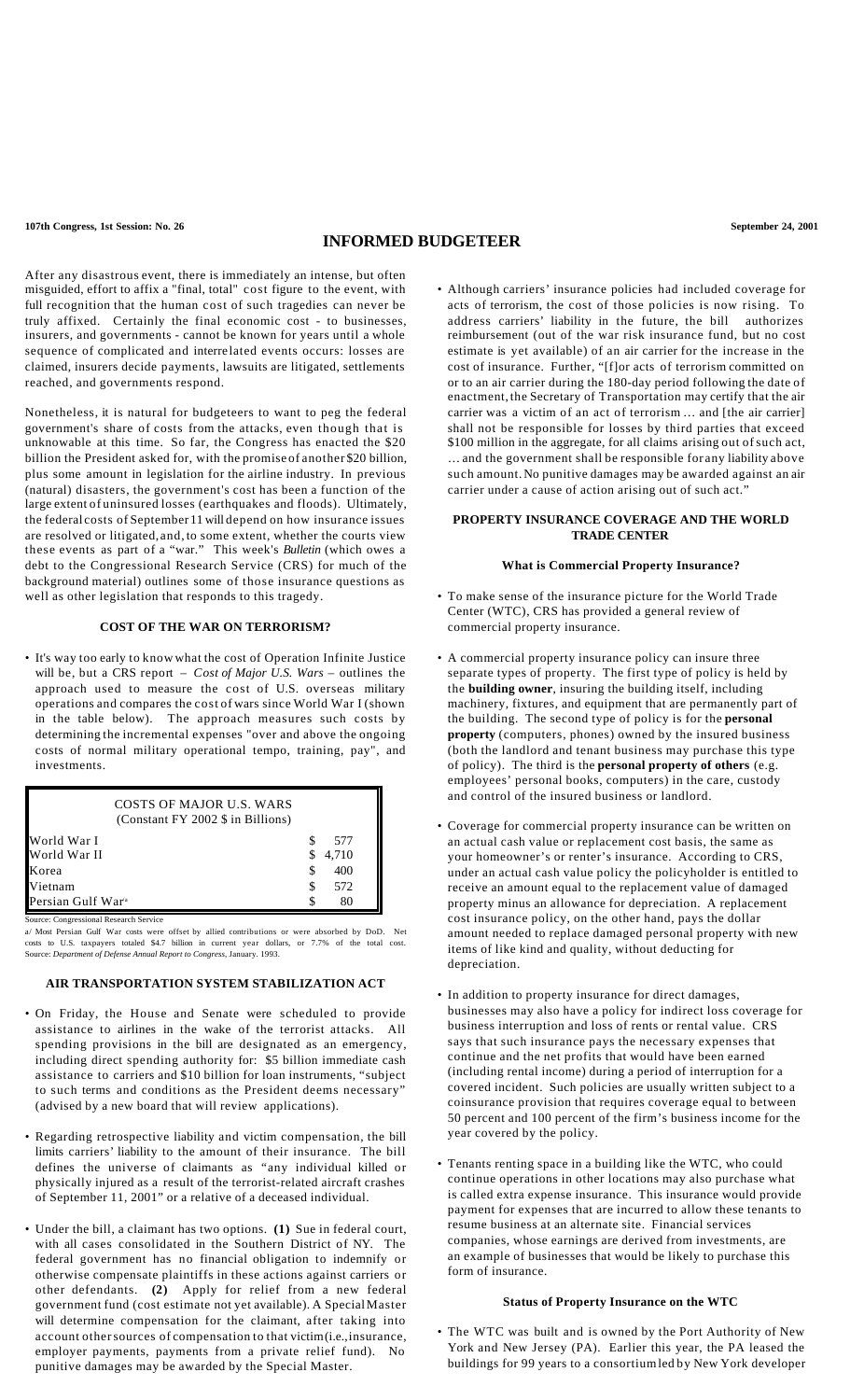Larry Silverstein and Westfield America Inc. According to media reports at that time, the WTC was valued at \$1.2 billion and was generating \$200 million a year in rents. The 99 year lease, a \$3.2 billion transaction, was reportedly the biggest real estate deal ever.

- In a telephone conversation with officers of the PA,CRS learned that the PA holds \$1.5 billion of property damage and loss of revenue insurance on all its facilities. These facilities include the Port Authority Transport Hudson (PATH train),tunnels and bridges, port areas, airports (Kennedy, LaGuardia, Newark, and Teterboro), and the WTC. The American Insurance Group (AIG) is the PA's primary insurer, and it is unclear whether acts of terrorism or war were covered by the policies.
- The PA's coverage is on a per occurrence basis. CRS points out that this is an important nuance, because there may be some debate about whether the terrorist attack constituted one or two occurrences of damage. The PA claims two occurrences, each of which would be covered for \$1.5 billion. The insurer, AIG, can be expected to seek a legal interpretation that it was only one occurrence.
- The PA's insurance is also contingent insurance with respect to property damage. This means that the property damage clause only kicks in if there are gaps in the consortium's property insurance coverage, which reportedly totals more than \$3 billion in property damage and loss-of- revenue insurance. The PA's loss-of-revenue insurance is not contingent.
- Even with both the PA and the consortium's commercial property insurance coverage, it is still unclear whether the WTC was fully insured. Some analysts have concluded that only about half of the estimated replacement cost of the WTC is covered, because it was considered unlikely in actuarial terms that both towers would ever collapse. That replacement cost is projected to be around \$5 billion.

#### **OBLIGATIONS AND SOLVENCY OF INSURERS**

- As the ripple effects of the attacks continue to flow through the economy, airlines are only the first businesses facing the possibility of bankruptcy. Some are now concerned that insurance companies will be unable to absorb the losses generated by unprecedented policy claims. Lloyd's of London estimates that the destruction to life and property may cost the insurance industry between \$20 and \$40 billion. Even assuming that claims fall at the lower end of this range, it would surpass the \$19 billion cost (according to Bloomberg) of our nation's worst natural disaster for the insurance industry, Hurricane Andrew.
- Standard & Poor's insurance ratings division estimates that the industry could absorb as much as \$50 billion in losses before its solvency is tested. However, losses ranging between \$10 and \$15 billion could severely reduce its profitability in the near-term. The financial outlook of individualinsurers remains uncertain. Industrywide losses are unlikely to be distributed in proportion to each firm's ability to pay. Consequently, Fitch, a bond rating agency, expects to look at 12-17 insurers as candidates for possible downgrades. But even in the worst case scenario, its analysts believe only a few of the relatively smaller insurers will actually receive a significant downgrade.
- Insurance underwriters have already notified airlines that their war liability coverage will be cancelled at midnight on September 24<sup>th</sup>. When most policies come up forrenewal at year's end, it is likely the insurance industry will contemplate additional contract exemptions for all their existing policyholders. As the industry grapples with incorporating the formerly improbable into their risk management modeling, significant premium increases can not be ruled out. Also

expect currently uninsured and underinsured businesses to seek new coverage, which in turn will cause in surers to seek greater protection from reinsurers to hedge against future losses. Undoubtedly,many smallerreinsurers may also reassess whether or not they can remain participants in the reinsurance industry as its exposure to risk increases.

- **•** In light of the financial stresses that some insurers may endure over the coming months and years, it is important to understand their policy obligations. Most insurance policies held by companies affected by the attack contain exclusion clauses that, in the event of "war risks" (defined as damage to property or life due to acts of war), would release the insurer from its contractual obligation to pay the policyholder. Should one or more insurers decide to invoke an "act of war' exclusion, the question of how the courts might rule would become crucial.
- In a memo prepared for the Budget Committee, CRS suggests it would depend on each individual court's interpretation of the material terms contained in a given private contract. The court would primarily rely on the intent of the two parties who entered into the contract to interpret the meaning of the "act of war" c lause. Congressional action would only have an "instructive" impact on that interpretation, not an authoritative one.
- CRS noted that the leading decision in New York case law -- *Pan American World Airways, Incorporated v. Aetna Casualty and Surety Company* -- ruled that a "hijacking was too contained to come under the war or insurrection exclusion." Obviously the airplane attacks are much largerin scope than a single hijacking. Although the *Pan Am* case is not a definitive guide as to how courts will address such petitions, it does illustrate the fact that the NY courts have tended to rule in favor of the insured, while the insurer has the burden of demonstrating that there is not another interpretation of the "war risks" clause.
- The CRS analysis does not conclude one way or the other as to what the courts are likely to decide, but suggests that it would be within the range of possibilities for a court to rule that the events of September 11, 2001 fall under the exclusion clause, thereby relieving insurers of liability. Recent statements by the administration and the passage of Joint Resolution 23 could provide an insurance company with strong evidence that could inform a judicial interpretation of an exclusion clause. If the end result in the courts favors the insurers, then certainly policyholders could be expected to seek satisfaction elsewhere.

#### **RETURN OF "WAR BONDS"?**

- Last week, two amendments (McConnell, Johnson)were included in the Senate-passed Treasury/General Government appropriations bill that would authorize issuance of a Treasury security in response to the attacks of September 11 and to support the ensuing war on terrorism.
- SenatorMcConnell's amendment authorizes the issuance of "War Bonds"; Senator Johnson's amendment authorizes the issuance of "Unity Bonds." Senator Gordon Smith has also introduced legislation authorizing "U.S. Defense of Freedom Bonds." All three measures give the Secretary of Treasury discretion to prescribe the specifics of the bonds (terms,maturity,interestrates, etc.).
- How about a short history lesson? In 1935, Treasury developed